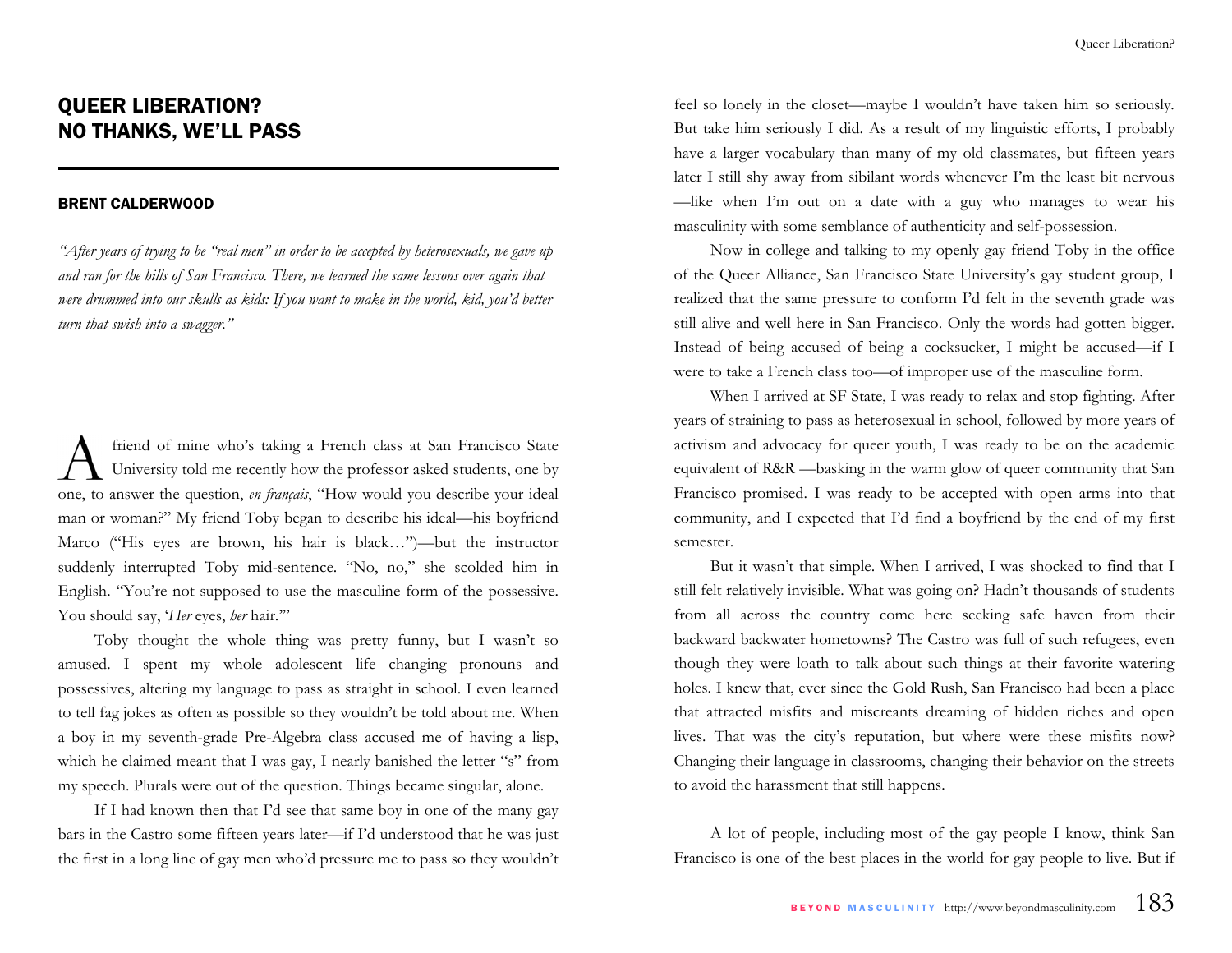San Francisco is one of the best places in the world for us, that says more about the sorry state of the world than it does about San Francisco. Sure, you can hold hands with your same-sex partner in the Castro. But travel six blocks north, south, east or west from the intersection of Castro and Market streets, and you're just as likely to be sneered at as you are to be cruised. You might even be catcalled by passing motorists.

In a city where many gays look unnervingly like our "Governator" in his box-office prime, most bigots are sensible enough to wait till they're in a moving vehicle to vocalize their bigotry. Just last week, in fact, I was walking through Hayes Valley, the upscale neighborhood just east of the Castro that's home to our city's LGBT Center, when a carload of boys yelled "fag." At first I thought maybe they were calling me "fat"— was this, I wondered, a driveby attempt to urge me to spend more time on the Stairmaster? But no, they didn't care a lick whether I toned up my midsection or not; they were calling me a faggot, urging me to tone down my faggish, gay, unmanly appearance. Their jeers were diminished slightly by the Doppler effect, but rang clearly in my ears even after their car had disappeared over a hill.

Accusations like this, such blatant reminders that I'm not cutting it as a "real man," are blessedly rare now that I'm all grown up. Which makes me grateful, sometimes, to be single. The odds of being pegged as gay go up, after all, when you're coupled, and if you two manage to walk out of the gay ghetto into some other neighborhood without being hassled, you're aware with every step you take that you're making a political statement. If you lean over to kiss your lover in a nice restaurant (since going to a nice restaurant arguably means leaving the Castro), you're not just being affectionate, you're being radical. And if your date seems cold and distant over dinner, you're left to wonder, "Is Bob not interested in me, or is he afraid of being attacked?" Small wonder, then, that even in a city that's about 25 percent gay, very few gay men seem to be in long-term relationships.

The judgments we grew up with, as deeply rooted in our psyches as they are, impinge upon our relationships in ways that are far more pernicious

than the judgments we encounter in our adult lives. As gay men, most of us spent the early part of our lives trying to pass, trying to hoodwink the other guys into thinking we were "one of them" —which doesn't exactly set the stage for honesty and intimacy with other men. And although most agree that things are changing for the better, many of us are still growing up in what feels like a pretty hostile world —one in which our brand of loving is hated, where our desires are viewed as disgusting, reprehensible, weak-willed, evil, or, at the very least, laughable.

Is it surprising then, given this hostility, that many of us would be just a wee bit emotionally bruised? For some, continuing to pass is the strategy. For others, when passing isn't enough, the goal becomes disappearing altogether; higher levels of depression, substance abuse, and suicide in the gay community seem to bear this out. As long as we consider our uniqueness a liability, we'll continue to try to extinguish what's aberrant about us. Isolation and drugs remove us from reality, but only temporarily. When the pain returns, we're forced to either embrace our uniqueness or else extinguish our very being.

This is the shadow, this is the dark current that runs parallel to gay pride parades and increased gay visibility. No matter how accepting some families may be, no matter how many episodes of *Will & Grace* get syndicated or how many people put *Brokeback Mountain* on their Netflix queues, coming out in America is still an act of sacrifice and risk and hope for just about anyone who does it. You're sacrificing your assumed role in your family and society. You're risking rejection, even abuse, from those who are supposed to love and care for you the most. You're hoping you won't feel like you're the only one "like you" anymore—you're hoping to trade passing for an actual sense of belonging.

And certainly, on the surface, San Francisco does provide a place where I don't feel so alone anymore. I can step on any bus in the city, for instance, and know that there will be other out gays and lesbians heading to work and generally going about their lives, just like I do. But if I scratch that shiny iridescent veneer even just a little, I start feeling as isolated as I did growing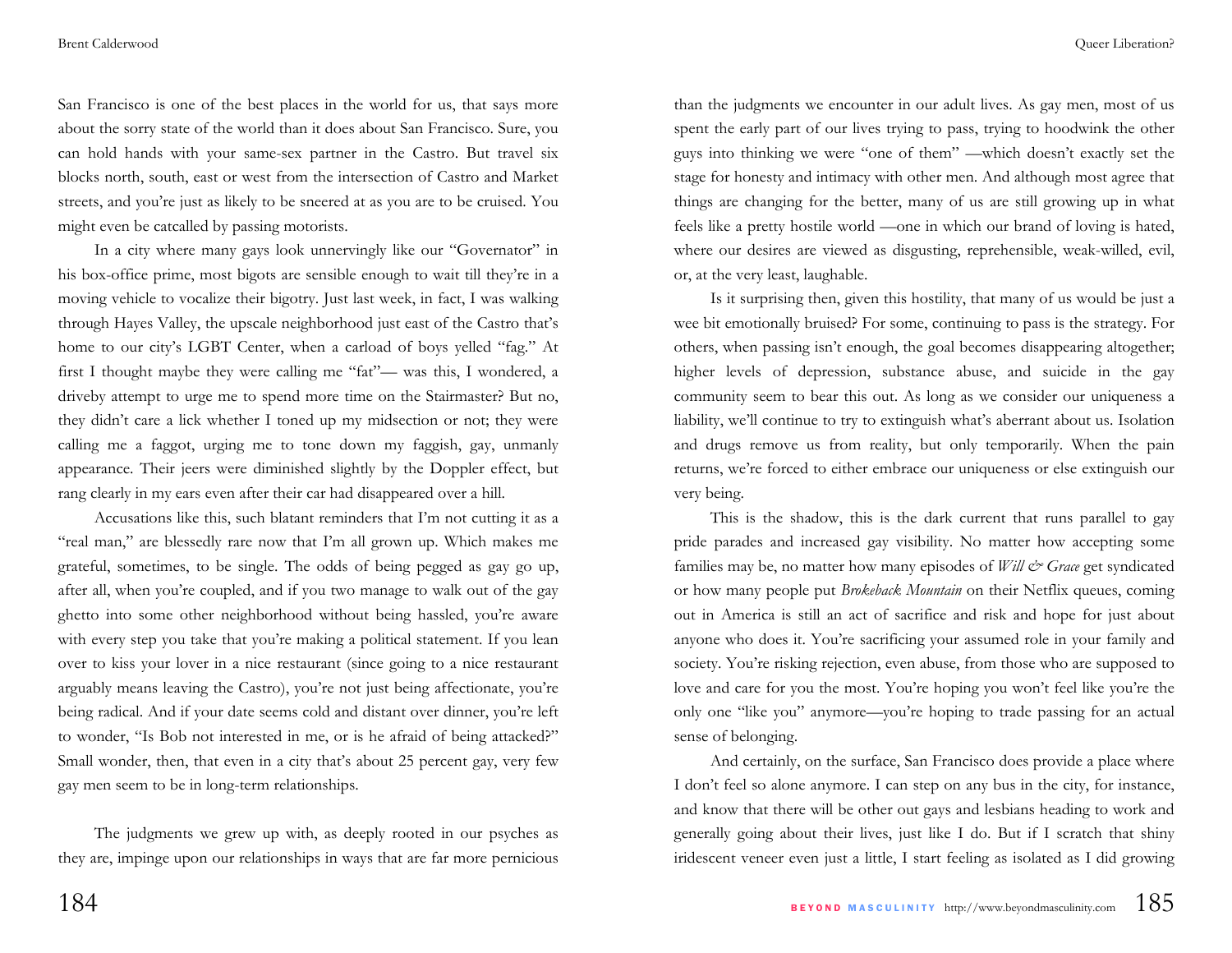up in the suburbs of San Leandro, where homophobes were legion. Just south of Oakland, and only 10 miles as the crow flies across the bay from San Francisco, it was nevertheless light years away culturally and politically. If anything, its geographical proximity to San Francisco made its inhabitants, including its children, more virulent in their hatred of gays, eager to distinguish themselves from the perverts who were parading and making waves on that side of the bay. The close proximity to San Francisco also made them hyperaware of gay cues—so that seventh graders with lisps were suspect, and words like "faggot" and "dyke," rather than serving their traditional purpose as generic reminders to toe the gender-role line, had a more specific meaning: they were bold-faced accusations, official charges of wrongdoing.

Having grown up in the Bay Area, I've witnessed many men metamorphose over time. Now 32 and having been "out" for half of my life, I often run into the skinny, soft boys I knew from queer youth groups in Hayward, Berkeley and Oakland, newly transformed into hulking Adonises. I even occasionally see some of them at the gym, where I seem to be spending as much time as they do. Well out of our teens now, we've abandoned our dreams of turning heterosexist norms on their heads and embracing our deviance. After years of trying to be "real men" in order to be accepted by heterosexuals, we gave up and ran for the hills of San Francisco. There, we learned the same lessons over again that were drummed into our skulls as kids: If you want to make in the world, kid, you'd better turn that swish into a swagger.

Despite living in what many refer to as the "Gay Mecca," I still feel an intense pressure to conform, and the rules eerily resemble the ones that the jocks used to enforce in gym class. Don't move your hands too much when you talk. Don't lisp. Don't smile or make eye contact with other boys (well, with one new proviso: only if you want to fuck them). And don't let anyone accuse you of being a 90-pound weakling. Get big, big, big. Size matters.

The Castro is full of men who are on their way to or returning from the gym. A lot of these guys would get winded just from walking to their mailbox, but you wouldn't know it by looking at them. They've made a career out of pumping iron (sometimes literally—you wouldn't believe how many personal trainers I know), all in the ironic effort to emulate the thugs who pantsed them in the schoolyard.

Don't get me wrong —I'm certainly not immune. I understand the desire to be considered attractive and healthy, but there's something frightening about a community of men who are bulking up their bodies to achieve some predetermined definition of masculine perfection, meanwhile neglecting the fragile psyches that drove them here in the first place. When I visit the Castro, I see a lot of hurt little boys hiding inside the suits of armor they've created. As gay men, I think it's time we ask ourselves: What is the armor for? What, or whom, are we protecting ourselves from? From gaybashers? Doubtful. If Stonewall taught us nothing else, it taught us that an artfully thrown beer bottle is far more effective at deterring physical assault than a high-definition six-pack. No, we're protecting ourselves from one another—that is, we're protecting ourselves from being rejected by other gay men.

Having left our homes and old lives behind, we need desperately to find love and acceptance, and the possibility for being rejected yet again, by yet another community, for being soft and effeminate—or even sick, dirty, or contagious—is too much to bear. So we head to the gyms, there to sculpt physiques that look strong and healthy. Then we head to the locker rooms, where we keep our heads down and hone on our finely tuned peripheral vision, just as we did in high school. If we make connections there at all, it is in the steamrooms, where faces and eyes are obscured.

It's a sad tale, I know, and one I fear will add a new label to my alreadychafing nape: cynic. Am I risking ostracism yet again? Who wants to be around a cynic, after all? After all those hours I've spent in the gym, the last thing I want to do is earn the scorn of other gay men. My friend Toby, certainly, thought I was being too critical of his French teacher. But if I am critical, it's because I'm an idealist. It's because I love men, and gay men in particular. And I think we can contribute more than we currently do—to